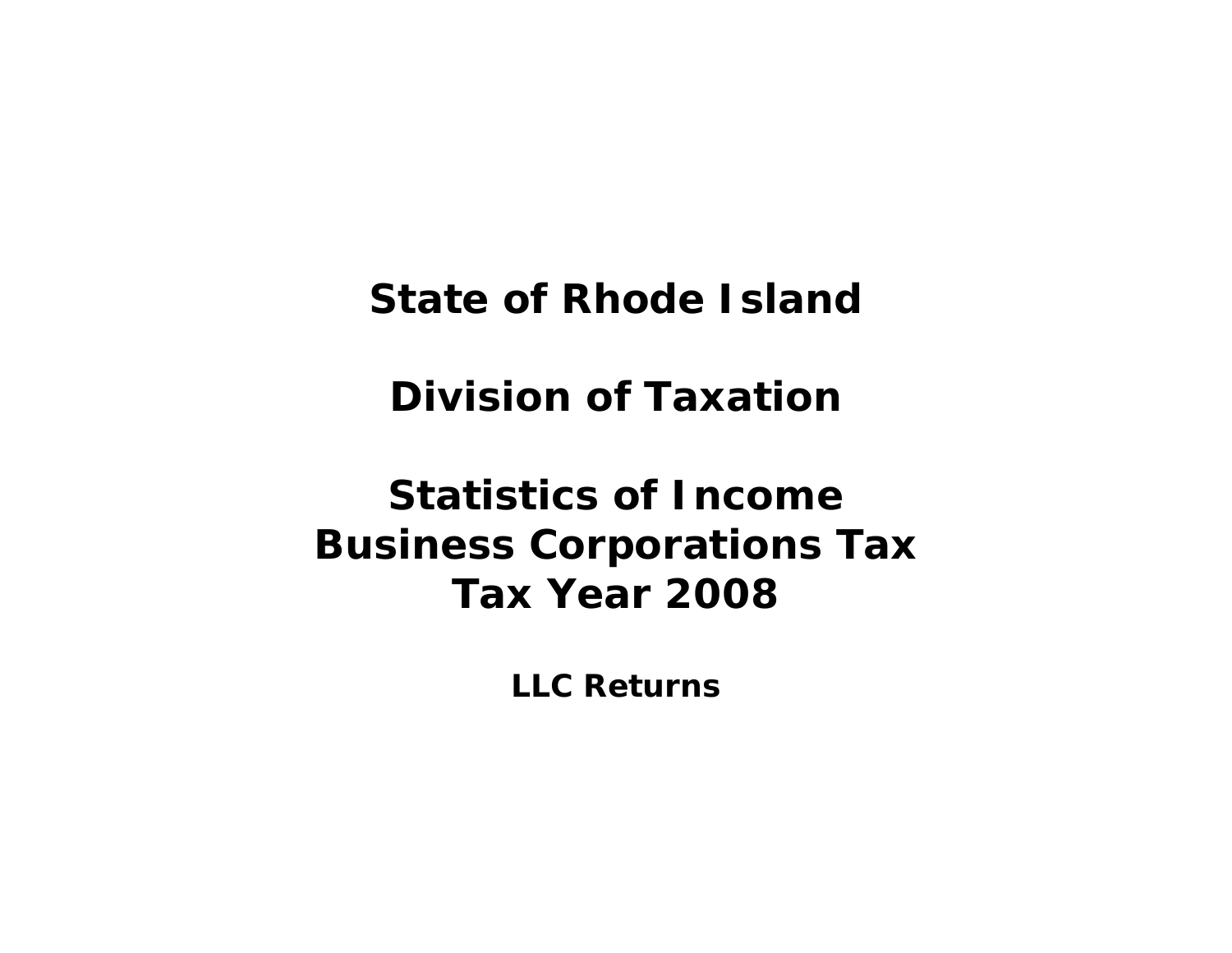| <b>Federal Taxable Income</b>  | <b>Number of Returns</b> | <b>Federal Taxable Income</b> | <b>Total Deductions</b> | <b>Total Additions</b> | <b>Adjusted Taxable Income</b> | <b>Net Tax Due</b> |
|--------------------------------|--------------------------|-------------------------------|-------------------------|------------------------|--------------------------------|--------------------|
| All Returns                    | 6,039                    | (S1,068,018,276)              | \$60,830,808            | \$2,173,476,562        | \$1,044,627,478                | \$7,860,921        |
| \$\$ Under \$0                 | 1,793                    | (\$11,374,595,144)            | \$26,360,897            | \$664,563,358          | (\$10,736,392,683)             | \$914,000          |
| \$0.00 to \$249,999            | 3,839                    | \$85,592,999                  | \$1,333,280             | \$5,504,731            | \$89,764,450                   | \$1,923,600        |
| \$250,000 to \$499,999         | <b>116</b>               | \$39,955,005                  | \$559,127               | \$1,728,598            | \$41,124,476                   | \$58,000           |
| \$500,000 to \$999,999         | 80                       | \$55,585,808                  | (\$184, 132)            | \$2,628,915            | \$58,398,855                   | \$42,233           |
| \$1,000,000 to \$2,499,999     | 74                       | \$116,297,232                 | \$1,220,349             | \$5,890,572            | \$120,967,455                  | \$37,000           |
| \$2,500,000 to \$4,999,999     | 45                       | \$159,545,047                 | \$15,389,102            | \$23,233,902           | \$167,389,847                  | \$23,000           |
| \$5,000,000 to \$7,499,999     | 13                       | \$79,020,678                  | \$0                     | \$1,063,702            | \$80,084,380                   | \$6,500            |
| \$7,500,000 to \$9,999,999     |                          | \$93,358,787                  | \$0                     | \$2,804,613            | \$96,163,400                   | \$5,500            |
| \$10,000,000 to \$24,999,999   | 38                       | \$601,432,736                 | \$7,330,587             | \$27,698,397           | \$621,800,546                  | \$19,000           |
| \$25,000,000 to \$49,999,999   |                          | \$410,400,266                 | \$5,910,350             | \$3,905,011            | \$408,394,927                  | \$5,500            |
| \$50,000,000 to \$74,999,999   |                          | \$321,286,923                 | \$1,284,761             | \$47,074,926           | \$367,077,088                  | \$2,500            |
| \$75,000,000 to \$99,999,999   |                          | \$250,785,346                 | \$0                     | \$1,490,035            | \$252,275,381                  | \$1,500            |
| \$100,000,000 to \$199,999,999 |                          | \$517,409,745                 | \$0                     | \$38,479,615           | \$555,889,360                  | \$6,252            |
| \$200,000,000 to \$499,999,999 |                          | \$758,101,578                 | \$1,626,487             | \$111,416,626          | \$867,891,717                  | \$1,000            |
| \$500,000,000 and over         |                          | \$6,817,804,718               | \$0                     | \$1,235,993,561        | \$8,053,798,279                | \$4,815,336        |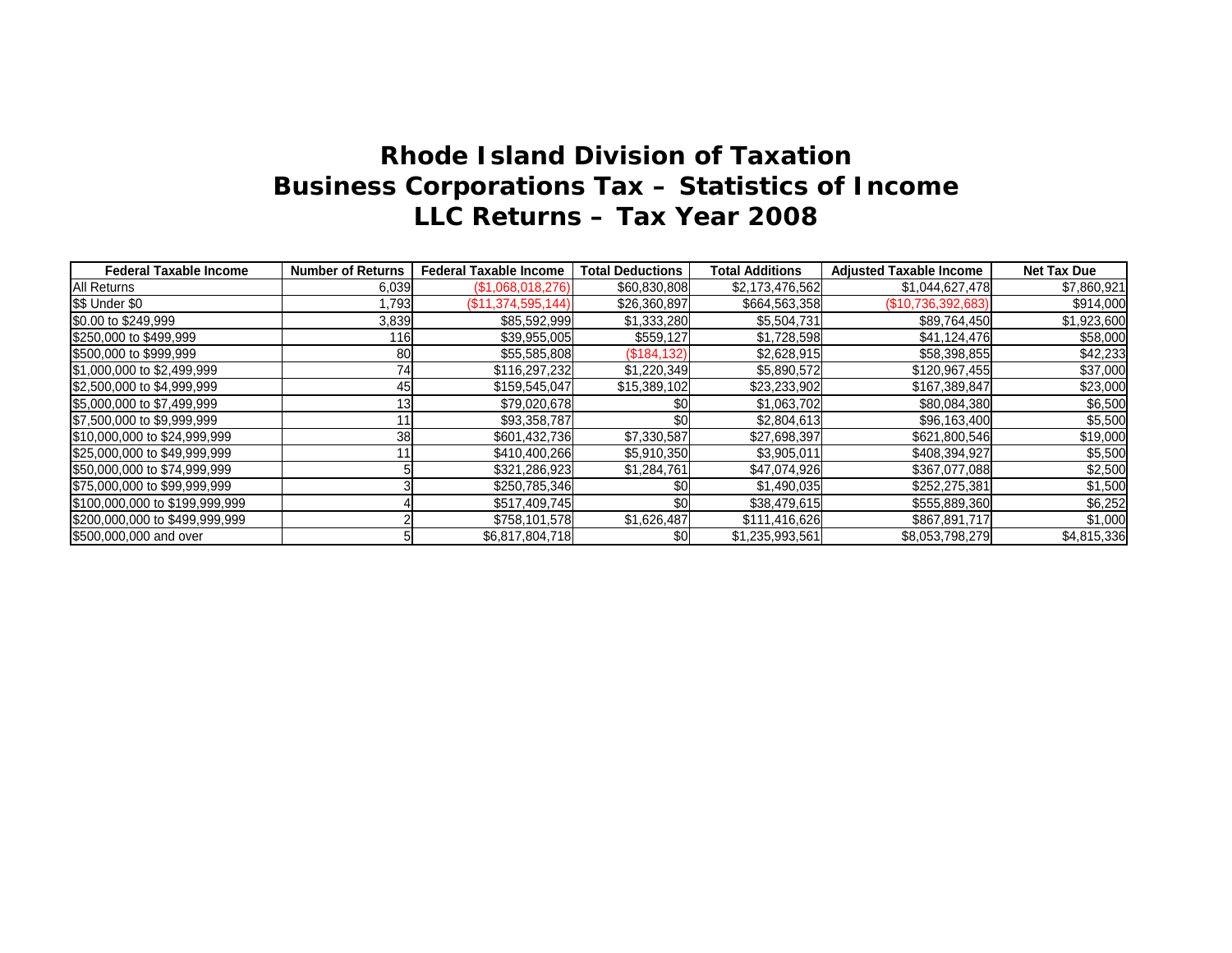#### **Deductions from Federal Taxable Income**

| <b>Federal Taxable Income</b>  | <b>Number of Returns</b> | <b>Bonus Depreciation</b> | <b>Amount</b> |
|--------------------------------|--------------------------|---------------------------|---------------|
|                                |                          | and Sec 179               |               |
| <b>All Returns</b>             | 6,039                    | 470                       | \$60,830,808  |
| \$\$ Under \$0                 | 1,793                    | 167                       | \$26,360,897  |
| \$0.00 to \$249,999            | 3,839                    | 211                       | \$1,333,280   |
| \$250,000 to \$499,999         | 116                      | 25                        | \$559,127     |
| \$500,000 to \$999,999         | 80                       | 20                        | \$184,132     |
| \$1,000,000 to \$2,499,999     | 74                       | 20                        | \$1,220,349   |
| \$2,500,000 to \$4,999,999     | 45                       | 14                        | \$15,389,102  |
| \$5,000,000 to \$7,499,999     | 13                       |                           | \$0           |
| \$7,500,000 to \$9,999,999     | 11                       | 0                         | \$0           |
| \$10,000,000 to \$24,999,999   | 38                       | 9                         | \$7,330,587   |
| \$25,000,000 to \$49,999,999   | 11                       |                           | \$5,910,350   |
| \$50,000,000 to \$74,999,999   | 5                        |                           | \$1,284,761   |
| \$75,000,000 to \$99,999,999   | 3                        |                           | \$0           |
| \$100,000,000 to \$199,999,999 |                          |                           | \$0           |
| \$200,000,000 to \$499,999,999 | 2                        |                           | \$1,626,487   |
| \$500,000,000 and over         | 5                        | 01                        | \$0           |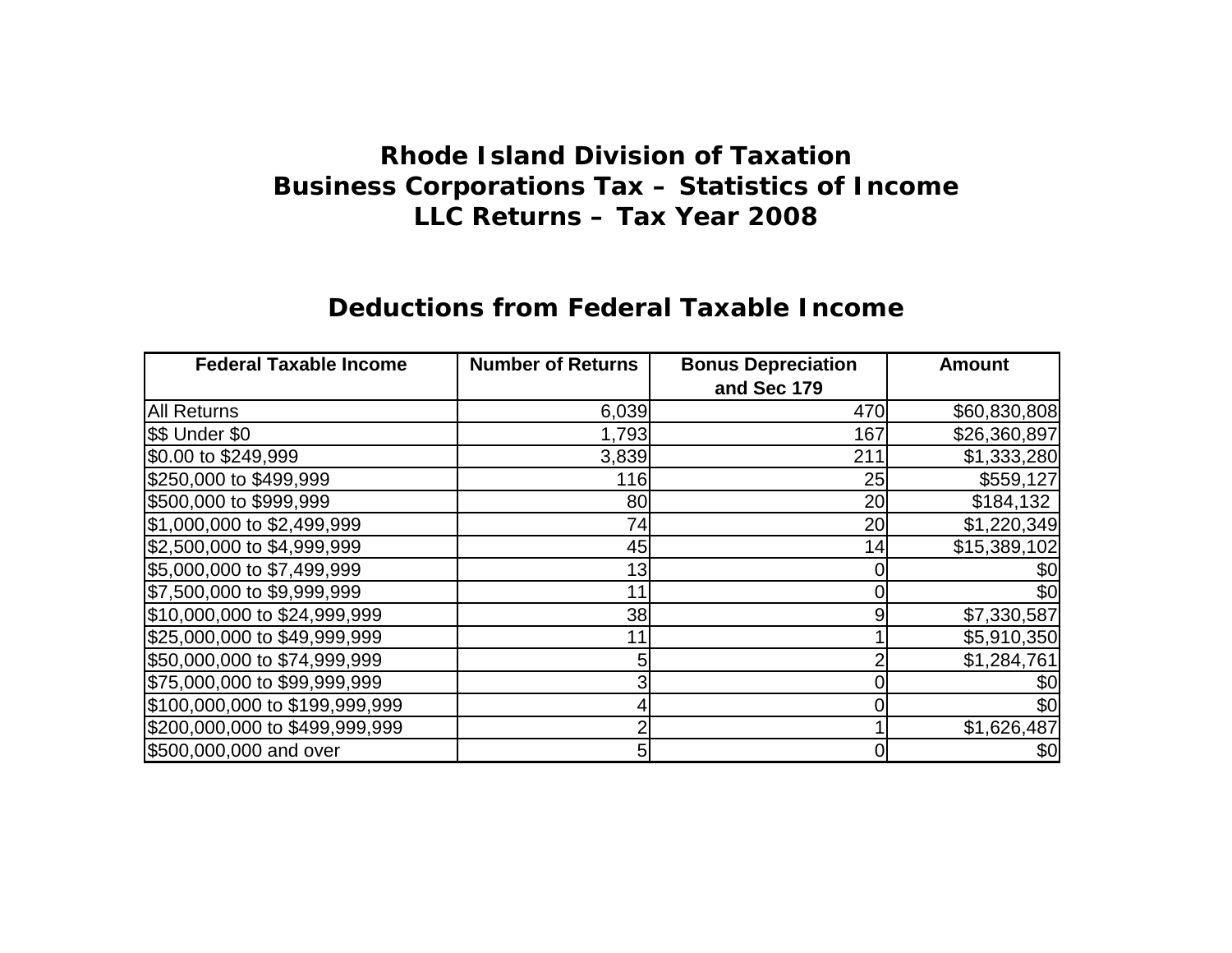#### **Additions to Federal Taxable Income**

| <b>Federal Taxable Income</b>  | <b>Number of Returns</b> | <b>Interest Income</b> | Amount      | <b>Rhode Island</b>    | Amount    | <b>Bonus Depreciation</b> | Amount          |
|--------------------------------|--------------------------|------------------------|-------------|------------------------|-----------|---------------------------|-----------------|
|                                |                          |                        |             | <b>Corporate Taxes</b> |           | and Sec 179               |                 |
|                                |                          |                        |             |                        |           |                           |                 |
| <b>All Returns</b>             | 6,039                    | 51                     | \$9,988,140 | 936                    | \$731,256 | 584                       | \$1,972,191,684 |
| \$\$ Under \$0                 | 1,793                    |                        | \$993,619   | 381                    | \$366,429 | 266                       | \$474,131,567   |
| \$0.00 to \$249,999            | 3,839                    | 18 <sub>l</sub>        | \$356,069   | 495                    | \$298,615 | 177                       | \$3,356,308     |
| \$250,000 to \$499,999         | 116                      |                        | \$81        | 20                     | \$11,089  | 26                        | \$1,717,428     |
| \$500,000 to \$999,999         | 80                       |                        | \$547,946   | 15                     | \$29,488  | 21                        | \$2,051,481     |
| \$1,000,000 to \$2,499,999     | 74                       |                        | \$47,993    |                        | \$11,622  | 30                        | \$5,830,957     |
| \$2,500,000 to \$4,999,999     | 45                       |                        | \$82,947    |                        | \$2,226   | 23                        | \$23,148,729    |
| \$5,000,000 to \$7,499,999     | 13                       |                        | \$6,776     |                        | \$1,000   |                           | \$1,055,926     |
| \$7,500,000 to \$9,999,999     | 11                       |                        | \$0         |                        | \$1,000   |                           | \$2,803,613     |
| \$10,000,000 to \$24,999,999   | 38                       |                        | \$116,326   |                        | \$2,787   | 141                       | \$27,579,284    |
| \$25,000,000 to \$49,999,999   |                          |                        | \$200,326   |                        | \$0       |                           | \$3,704,685     |
| \$50,000,000 to \$74,999,999   |                          |                        | \$909,267   |                        | \$500     |                           | \$46,165,159    |
| \$75,000,000 to \$99,999,999   |                          |                        |             |                        | \$1,300   |                           | \$1,488,735     |
| \$100,000,000 to \$199,999,999 |                          |                        | \$20,052    |                        | \$4,700   |                           | \$38,454,863    |
| \$200,000,000 to \$499,999,999 |                          |                        | \$0         |                        | \$500     |                           | \$111,416,126   |
| \$500,000,000 and over         |                          |                        | \$6,706,738 |                        | \$0       |                           | \$1,229,286,823 |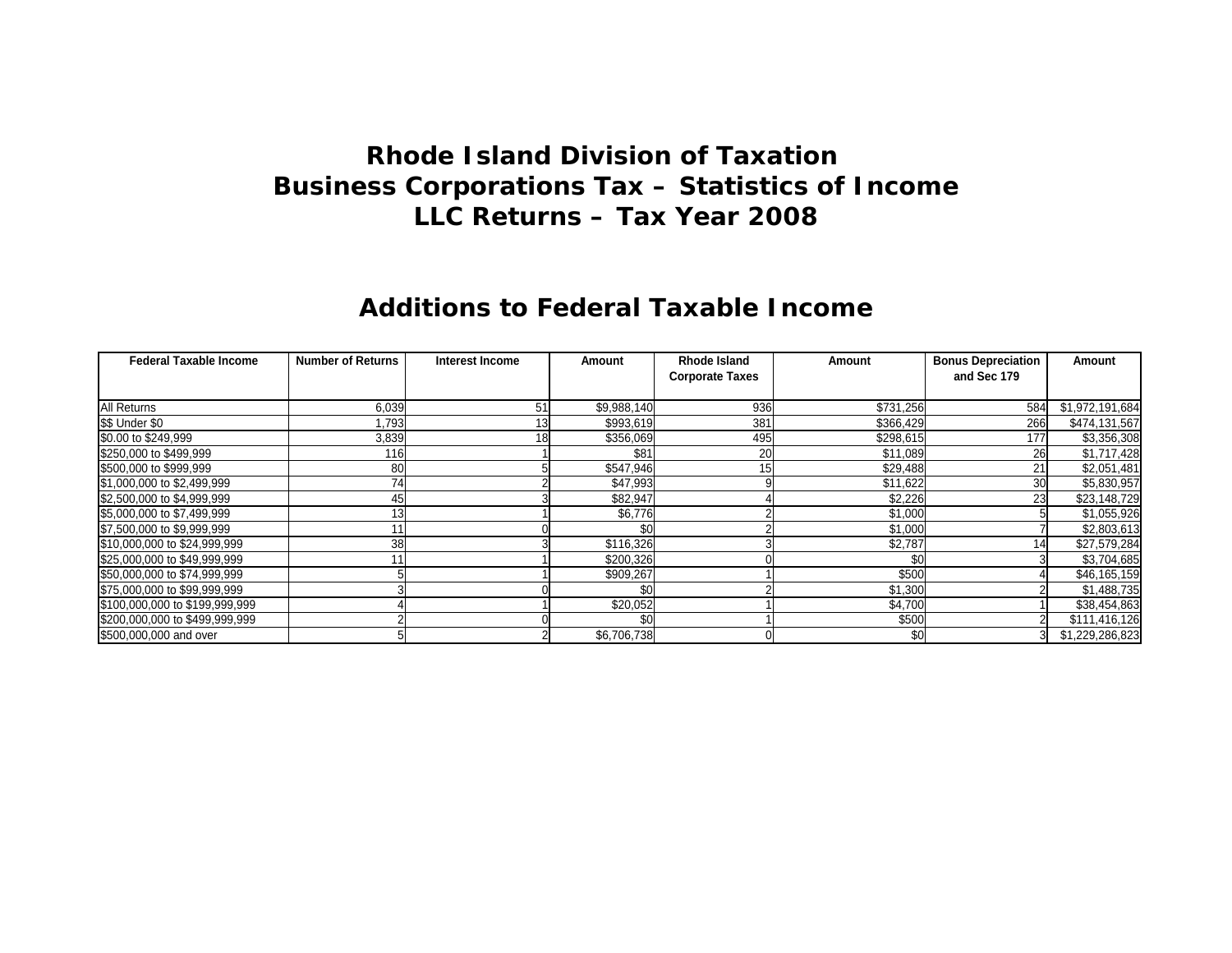## **Minimum Filers – Total Gross Receipts**

| <b>Total Gross Receipts</b> | <b>Number of Returns</b> |
|-----------------------------|--------------------------|
| <b>All Returns</b>          | 6,024                    |
| <b>Under \$25,000</b>       | 4,372                    |
| \$25,000 to \$99,999        | 410                      |
| \$100,000 to \$249,999      | 292                      |
| \$250,000 to \$499,999      | 216                      |
| \$500,000 to \$999,999      | 166                      |
| \$1,000,000 to \$2,499,999  | 164                      |
| \$2,500,000 to \$4,999,999  | 92                       |
| \$5,000,000 to \$9,999,999  | 59                       |
| \$10,000,000 and over       | 253                      |